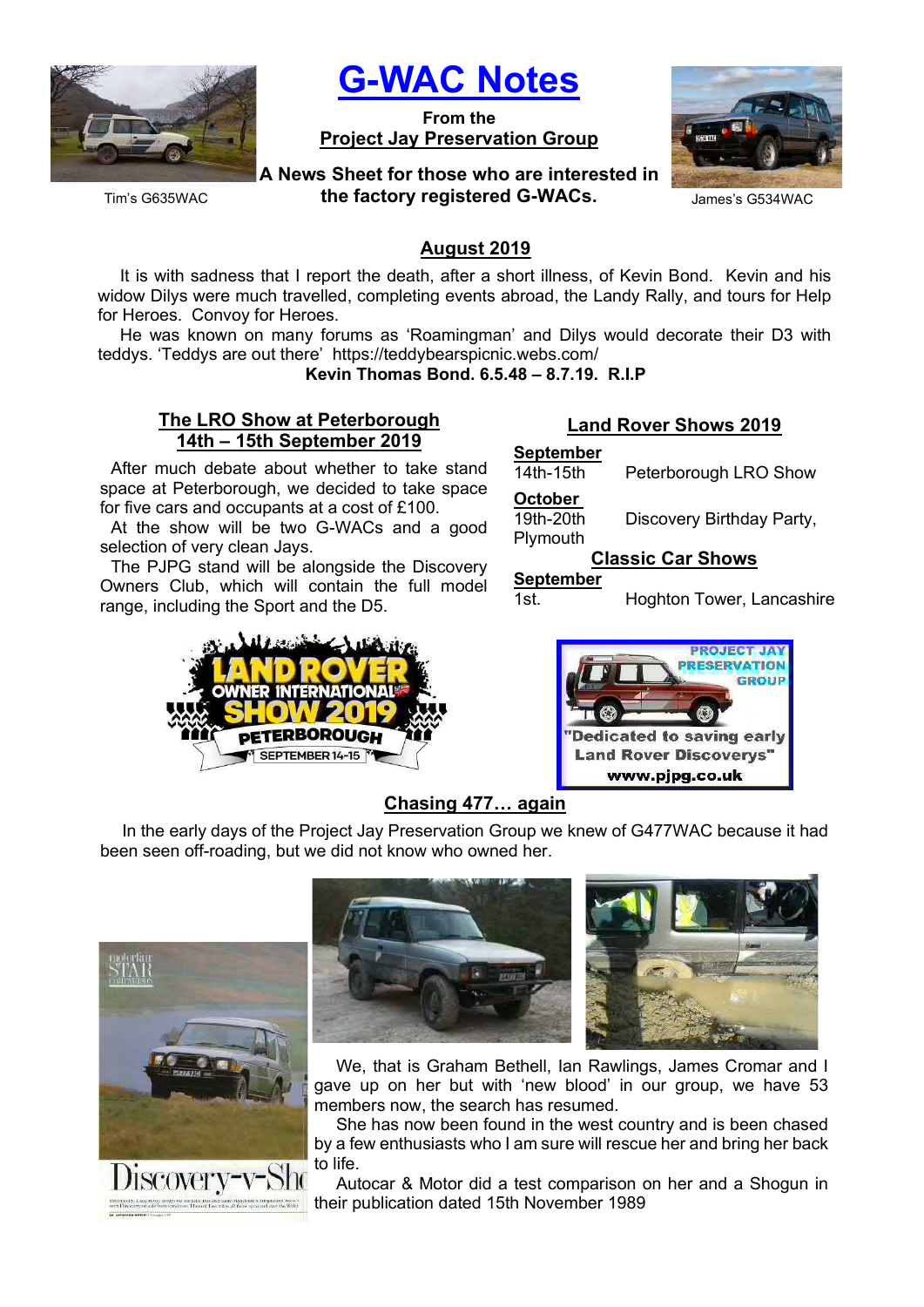# Another restoration nearly completed, G510WAC

To my knowledge only three G-WACs have been completely restored, Gary's 90 G617WAC, Ian's Discovery G130KWO, and Julian's Discovery G457WAC. I believe there are some Range Rovers in the process, but

I have had no news of their progress.

G510WAC is now tested and taxed, and just needs some finishing touches, my G478WAC is next in line to be finished at Mark's place.





 There will be quite a few G-WAC Discoverys at the birthday party on the Hoe in October to celebrate 30 years of the model. www.discoverybirthdayparty.co.uk



## NEC 8th – 10th November 2019

We have exhibited at the Restoration Show in March for a few years now but have been denied stand apace in the past at The Lancaster Insurance Classic Motor Show, with Discovery, on the grounds that the Land Rover Discovery was not really part of the classic scene.

However, we are pleased that the organisers have now allocated a space for six cars this year, and we will demonstrate that the 30-year-old Discovery is a real 'practical classic'.

It is a great show inside the NEC for three days at no cost for clubs. The big difficulty for exhibitors is that once the car is on the stand on Thursday, it must stay there until the close of the show on Sunday. Getting back and forth to the hotel each evening will be no problem for us as Patrick will be on hand to be our taxi driver for the weekend.

If you're not showing a car, but will be coming to visit the PJPG stand, book your tickets using the clubs discount code. Project Jay Preservation Group's individual Club Code = CC7168

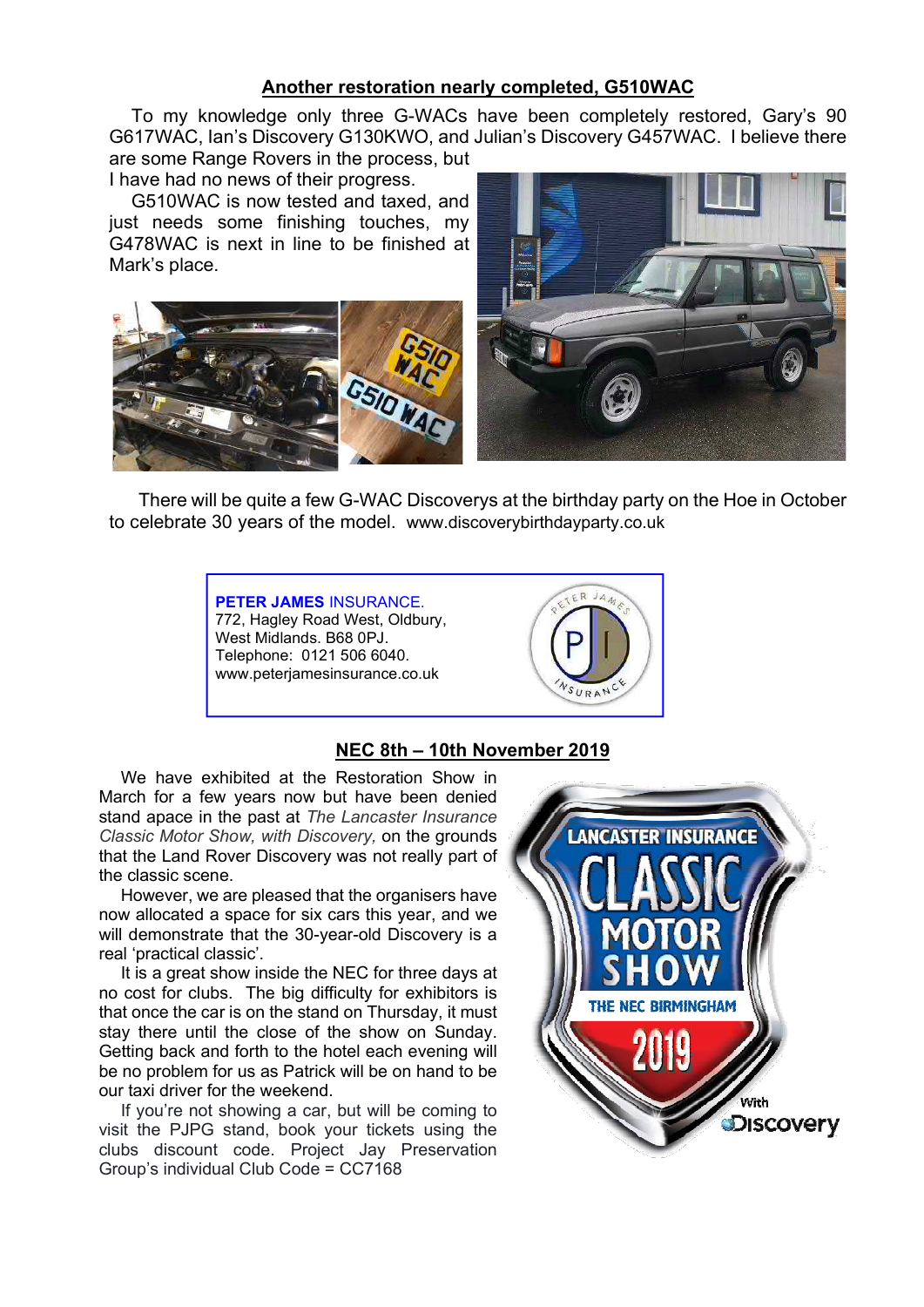## Two new show venues this year.

Patrick had been busy looking for car shows to attend this year and found a local company who have quite a selection of places to visit. The Classic Car Show company are based in Honley, near Huddersfield, and organise shows all over England. http://www.classicshows.org

The first one selected was the Easter Motor Show at Telford in Shropshire, where Patrick and Ian took stand space, unfortunately Roy and I had already booked to go to Iceland so could not attend.



We did attend the second event, the Notts Classic Car Show, Nottinghamshire organised by CCS, which was on August Bank Holiday Monday at Thorseby Park near Ollerton. This was a large event and included a Mercedes Club event and a Mini Club show. It was not until after we had set up the gazebo and our banner, that we noticed the impressive hall and recognised it as the place at which we had spent our honeymoon last December.





When booking a club stand, car clubs are usually situated round the edge of the of the display area but on this occasion we were just told to take a space in one of the lines of cars

which had already arrived. We took enough space for three Discoverys and our gazebo.

Coincidentally the next exhibitor to arrive was in a Discovery 300 who parked down the line next to us. Later Chris and his young son parked their 200 to the side of us, which made our line-up look quite impressive. Chris took a PJPG membership application form and said that he may join us.

The weather was very good and it was a change to get away for a day, relax in the sunshine, have a few ice-creams and leave all the chores at home. It is certainly a show that deserves a place in next years calendar.

Daphne.

#### 3-door side window rubber seals part number MXC7877-8

Paul Atkinson has only a few sets of 3-door side window rubbers remaining and will not be replacing the stock in the foreseeable future.

The early wide rear brake disc shield part numbers FTC2600-1 are still available. Give Paul a call on paul@atkinsonbespokeengineering.com